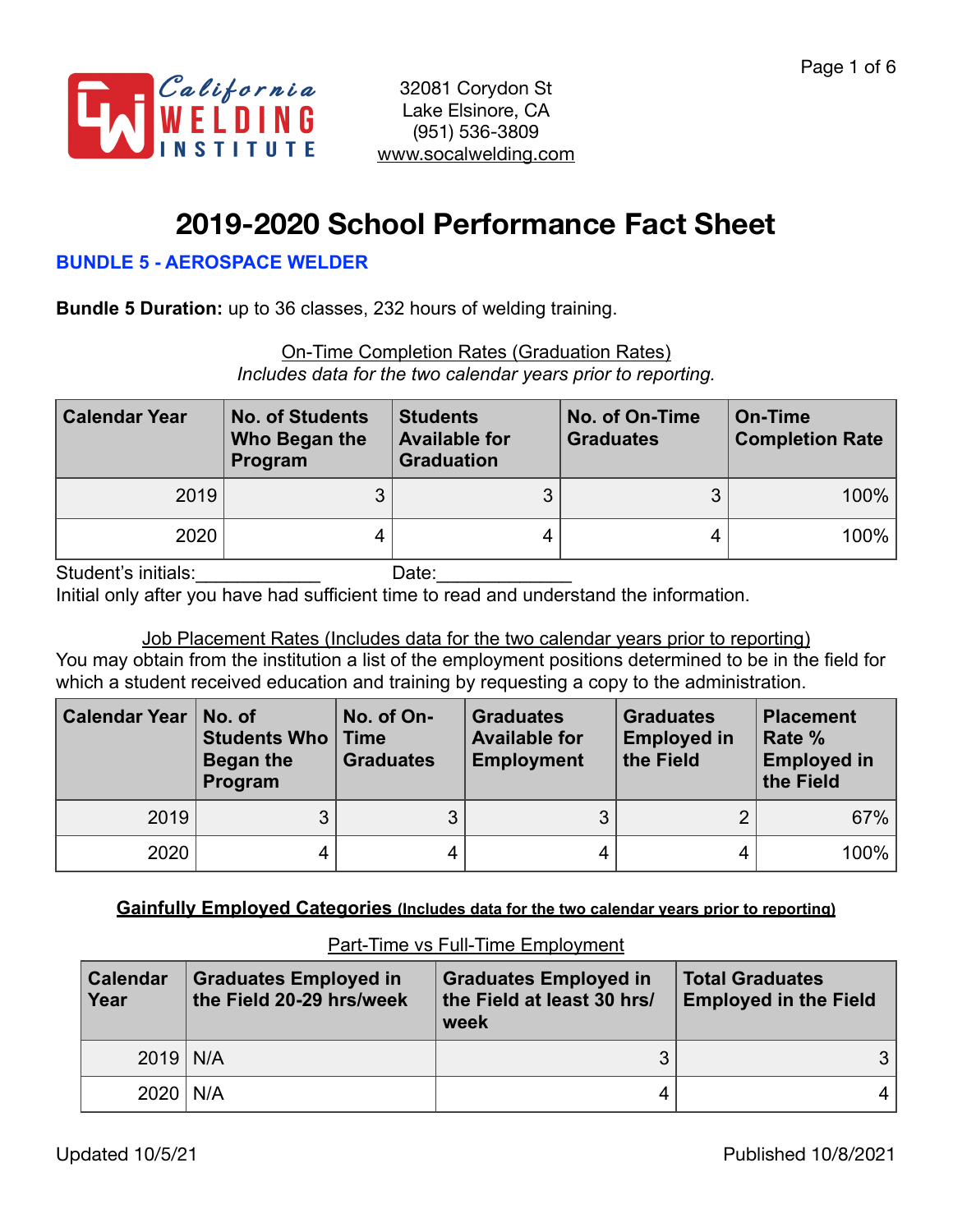

#### Single Position vs Concurrent Aggregated Position

| <b>Calendar</b><br>Year | <b>Graduates Employed in</b><br>the Field in a Single<br><b>Position</b> | <b>Graduates Employed in</b><br>the Field in Concurrent<br><b>Aggregated Positions</b> | <b>Total Graduates</b><br><b>Employed in the Field</b> |  |
|-------------------------|--------------------------------------------------------------------------|----------------------------------------------------------------------------------------|--------------------------------------------------------|--|
| 2019                    |                                                                          |                                                                                        | 31                                                     |  |
| 2020                    |                                                                          |                                                                                        | 4 <sup>1</sup>                                         |  |

#### Self-Employed / Freelance Positions

| <b>Calendar</b><br>Year | <b>Graduate Employed who are Self-</b><br><b>Employed or Working Freelance</b> | <b>Total Graduates Employed in the Field</b> |
|-------------------------|--------------------------------------------------------------------------------|----------------------------------------------|
| 2019                    |                                                                                |                                              |
| 2020                    |                                                                                |                                              |

#### Institutional Employment

| <b>Calendar</b><br>Year | <b>Graduate Employed in the field who are</b><br>employed by the Institution, an Employed<br>Owned by the Institution, or an Employer<br>who shares ownership with the Institution | <b>Total Graduates Employed in the</b><br><b>Field</b> |  |  |
|-------------------------|------------------------------------------------------------------------------------------------------------------------------------------------------------------------------------|--------------------------------------------------------|--|--|
| 2019                    |                                                                                                                                                                                    |                                                        |  |  |
| 2020                    |                                                                                                                                                                                    | 4                                                      |  |  |

Student's initials:\_\_\_\_\_\_\_\_\_\_\_\_ Date:\_\_\_\_\_\_\_\_\_\_\_\_\_

Initial only after you have had sufficient time to read and understand the information.

License Examination Passage Rates(Includes data for the two calendar years prior to reporting)

| <b>Calendar</b><br>Year | <b>Number of</b><br><b>Graduates in</b><br><b>Calendar Year</b> | <b>Number of</b><br><b>Graduates</b><br><b>Taking Exam</b> | Number who<br><b>Passed First</b><br><b>Available Exam</b> | <b>Number who</b><br><b>Failed First</b><br><b>Available</b><br>Exam | <b>Passage</b><br><b>Rate</b> |
|-------------------------|-----------------------------------------------------------------|------------------------------------------------------------|------------------------------------------------------------|----------------------------------------------------------------------|-------------------------------|
| $2019$ N/A              |                                                                 | N/A                                                        | N/A                                                        | N/A                                                                  | N/A                           |
| $2020$   N/A            |                                                                 | N/A                                                        | N/A                                                        | N/A                                                                  | N/A                           |

Note: This program does not require license examination and does not lead to a license examination. Therefore data is not applicable and not available for this program.

Student's initials: example and Date:

Initial only after you have had sufficient time to read and understand the information.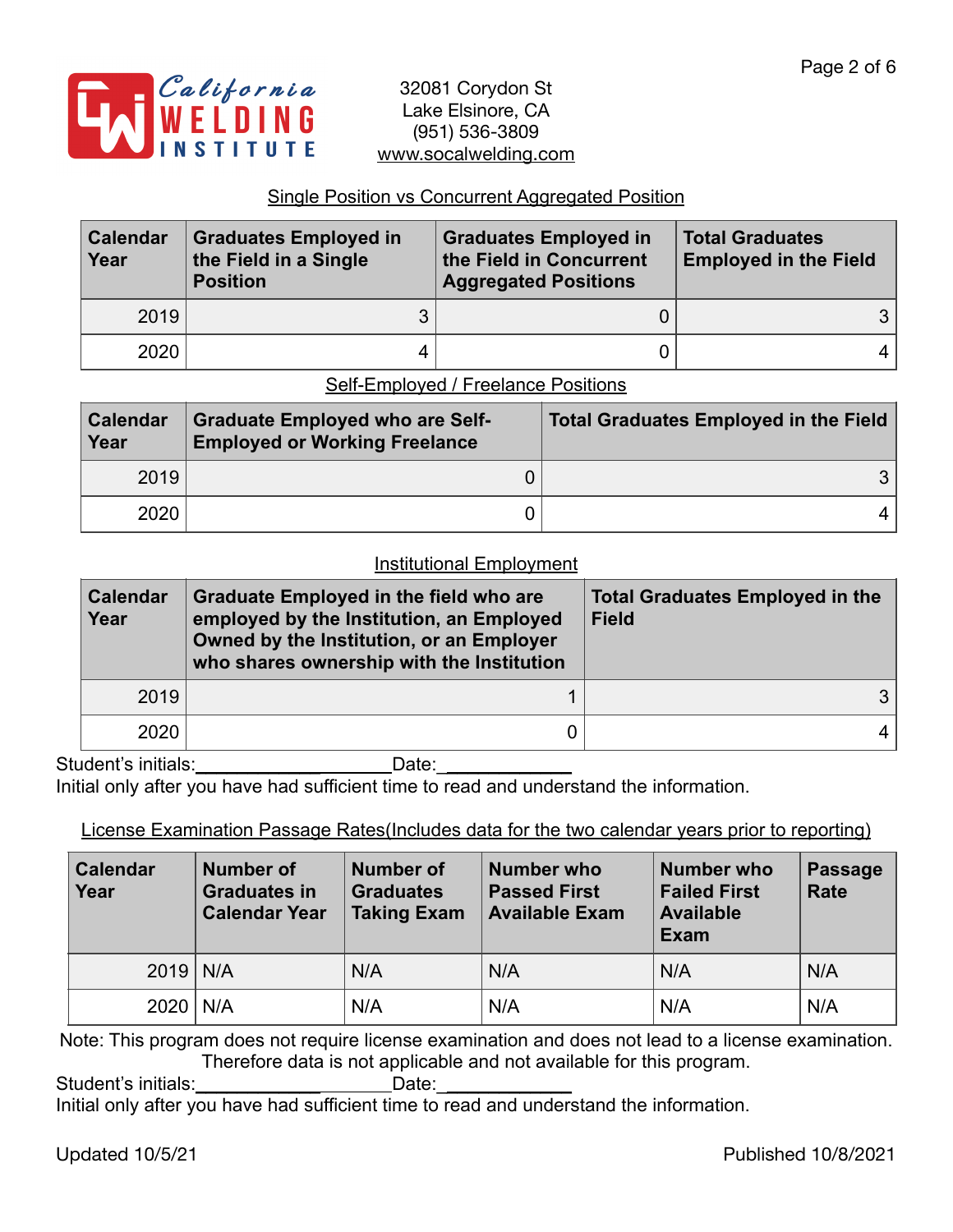

#### Salary and Wage Information (Includes data for the two calendar years prior to reporting)

| Calendar<br>Year | <b>Graduates</b><br><b>Available for</b><br><b>Employment</b> | <b>Graduates</b><br><b>Employed</b><br>in the<br><b>Field</b> | \$25,0001<br>$-$ \$35,000 | \$35,001<br>\$40,000 | \$40,001<br>\$45,000 | \$45,001<br>\$50,000 | \$50,001<br>\$55,000 | \$55,001<br>\$75,000 | <b>No Salary</b><br><b>Information</b> |
|------------------|---------------------------------------------------------------|---------------------------------------------------------------|---------------------------|----------------------|----------------------|----------------------|----------------------|----------------------|----------------------------------------|
| 2019             | 4                                                             | 3                                                             | $\overline{2}$            | 0                    |                      |                      |                      |                      | 0                                      |
| 2020             | 4                                                             | 4                                                             |                           | $\overline{2}$       |                      |                      |                      |                      | 0                                      |

A list of sources used to substantiate salary disclosures is available from the school by requesting a copy to the administration.

Student's initials: Date: Initial only after you have had sufficient time to read and understand the information.

## Cost of Educational Program

**Total charges for the program for students competing on-time in 2018:** \$12,065 Additional charges may be incurred if the program is not completed on-time.

#### **Total charges for the program for students competing on-time in 2019:** \$12,065 Additional charges may be incurred if the program is not completed on-time.

Student's initials: Date:

Initial only after you have had sufficient time to read and understand the information.

### Federal Student Loan Debt

Note: Students at California Welding Institute LLC are not eligible for federal student loans. This institution does not meet the U.S. Department of Education criteria that would allow its students to participate in federal student aid programs.

Student's initials: example and Date: Initial only after you have had sufficient time to read and understand the information.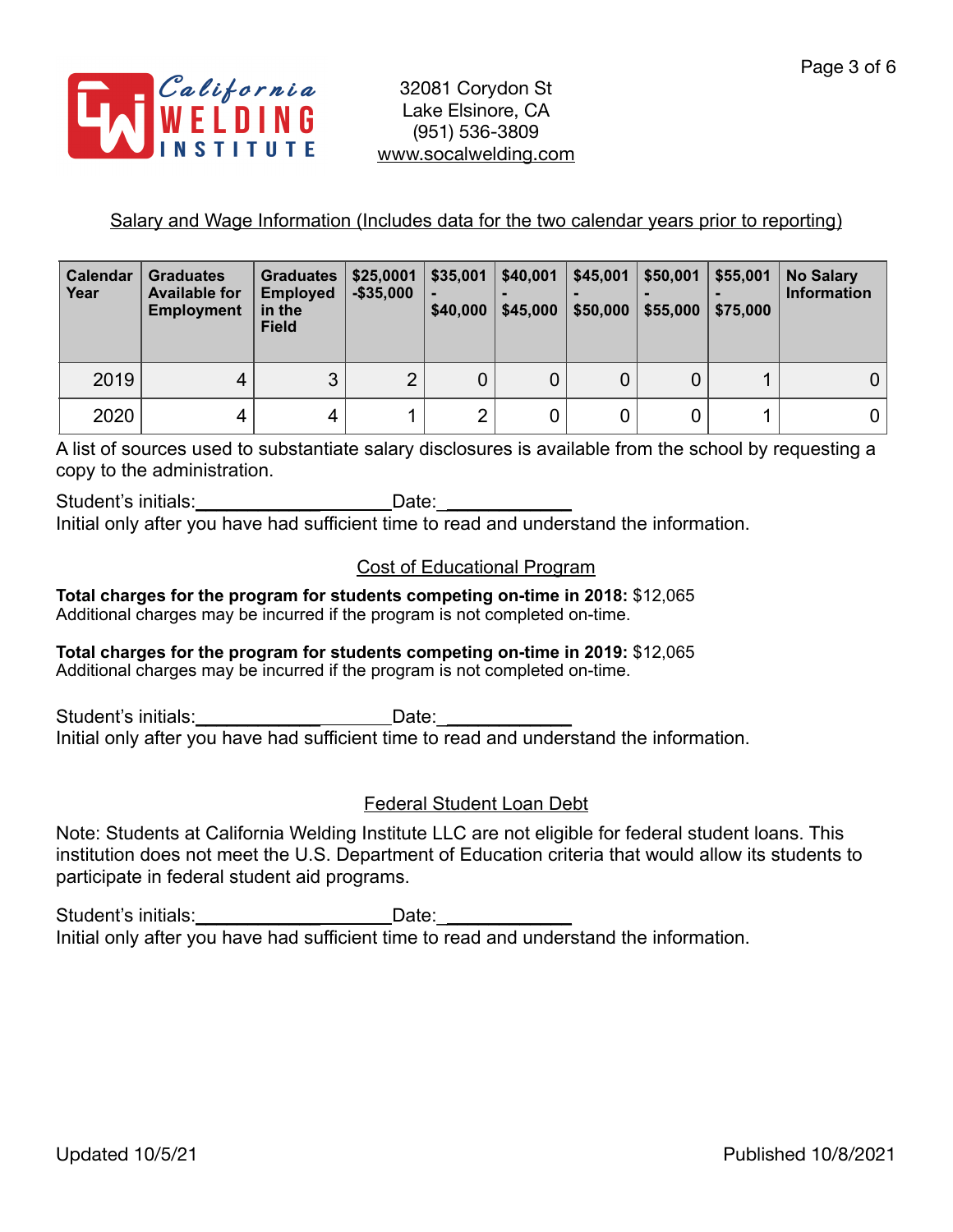

## **Definitions**

- "Number of Students Who Began the Program" means the number of students who began a program who were scheduled to complete the program within 100% of the published program length within the reporting calendar year and excludes all students who cancelled during the cancellation period.
- "Students Available for Graduation" is the number of students who began the program minus the number of students ho have died, been incarcerated, or ben called to active military duty.
- "Number of On-Time Graduates" is the number of students who completed the program within 100% of the published program length within the reporting calendar year.
- "On-Time Completion Rate" is the number of on-time graduates divided by the number of students available for graduation.
- "150% Graduates" is the number of students who completed the program within 150% of the program length (includes on-time graduates).
- "Graduates Available for Employment" means the number of graduates minus the number of graduates unavailable for employment.
- "Graduates Unavailable for Employment" means the graduates who, after graduation, die, become incarcerated, are called to active military duty, are intentional students that leave the United States or do not have a visa allowing employment in the United States, or are continuing their education in an accredited or bureau-approved postsecondary institution.
- "Graduates Employed in the Field" means graduates who beginning within six months after a student completes the applicable educational program are gainfully employed, whose employment has been reported, and for whom the institution has documented verification of employment. For occupations for which the state requires passing an examination, the six months period begins after the announcement of the examination results for the first examination available after a student completes an applicable educational program.
- "Placement Rate Employed in the Field" is calculated by dividing the number of graduates gainfully employed in the field by the number of graduates available for employment.
- "Number of Graduates Taking Exam" is the number of graduates who took the first available exam in the reported calendar year.
- "First Available Exam Date" is the date for the first available exam after a student completed a program.
- "Passage Rate" is calculated by dividing the number of graduates who passed the exam by the number of graduates who took the reported licensing exam.
- "Number Who Passed First Available Exam" is the number of graduates who took and passed the first available licensing exam after completing the program.
- "Salary" is as reported by graduate or graduate's employer.
- "No Salary Information Reported" is the number of graduates for whom, after making reasonable attempts, the school was not able to obtain salary information.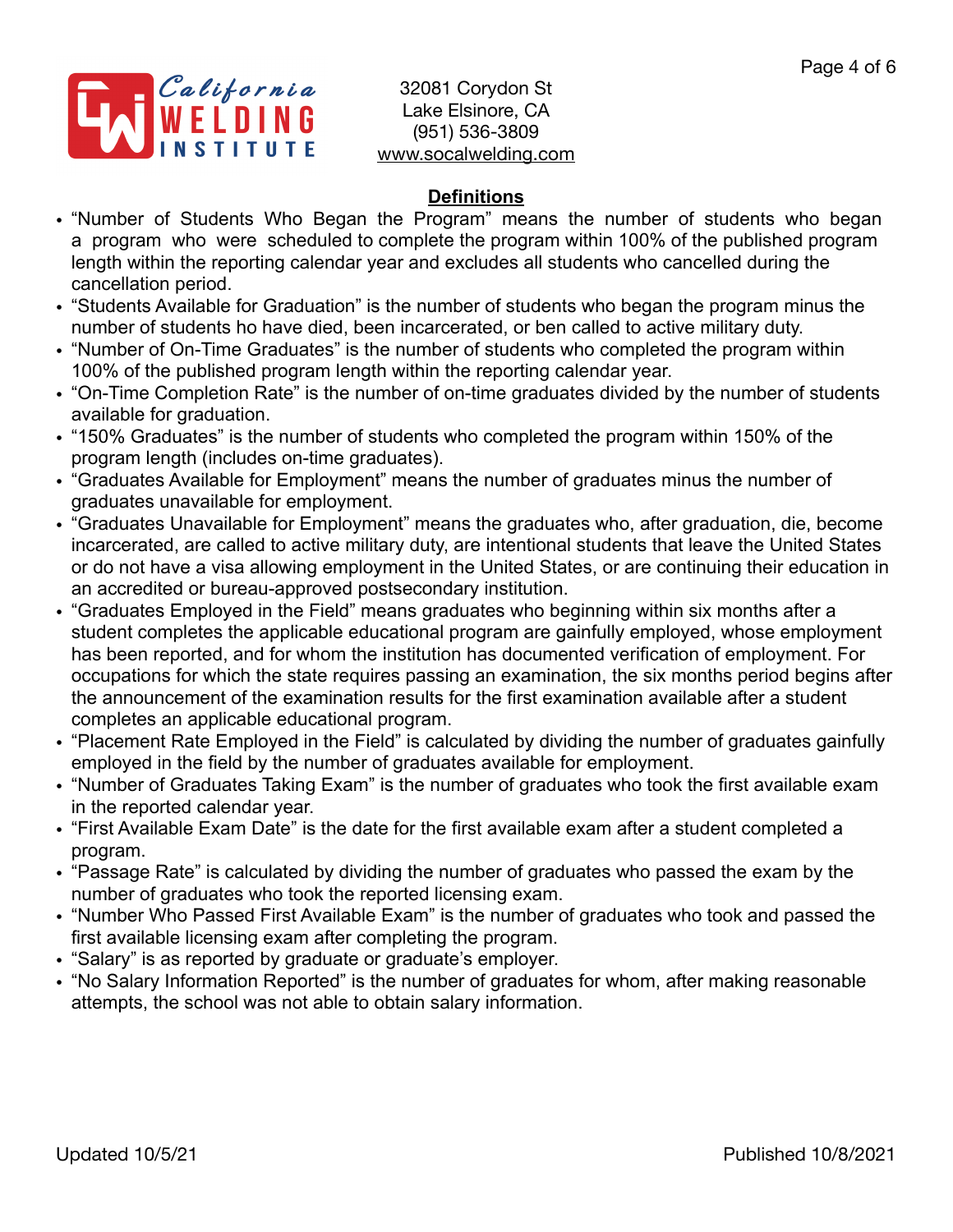

This fact sheet is filed with the Bureau for Private Postsecondary Education. Regardless of any information you may have relating to completion rates, placement rates, starting salaries, or license exam passage rates, this fact sheet contains the information as calculated pursuant to state law.

Any questions a student may have regarding this fact sheet that have not been satisfactorily answered by the institution may be directed to the Bureau for Private Postsecondary Education at 1747 North Market Blvd, Suite 225, Sacramento, CA 95833, [www.bppe.ca.gov](http://www.bppe.ca.gov), toll-free telephone number (888) 370-7589 or by fax (916) 263-1897.

Student Name\_\_\_\_\_\_\_\_\_\_\_\_\_\_\_\_\_\_\_\_\_\_\_\_\_\_\_

Student Signature \_\_\_\_\_\_\_\_\_\_\_\_\_\_\_\_\_\_\_\_\_\_\_\_\_ Date:\_\_\_\_\_\_\_\_\_\_\_\_\_

School Official \_\_\_\_\_\_\_\_\_\_\_\_\_\_\_\_\_\_\_\_\_\_\_\_\_\_\_\_ Date:\_\_\_\_\_\_\_\_\_\_\_\_